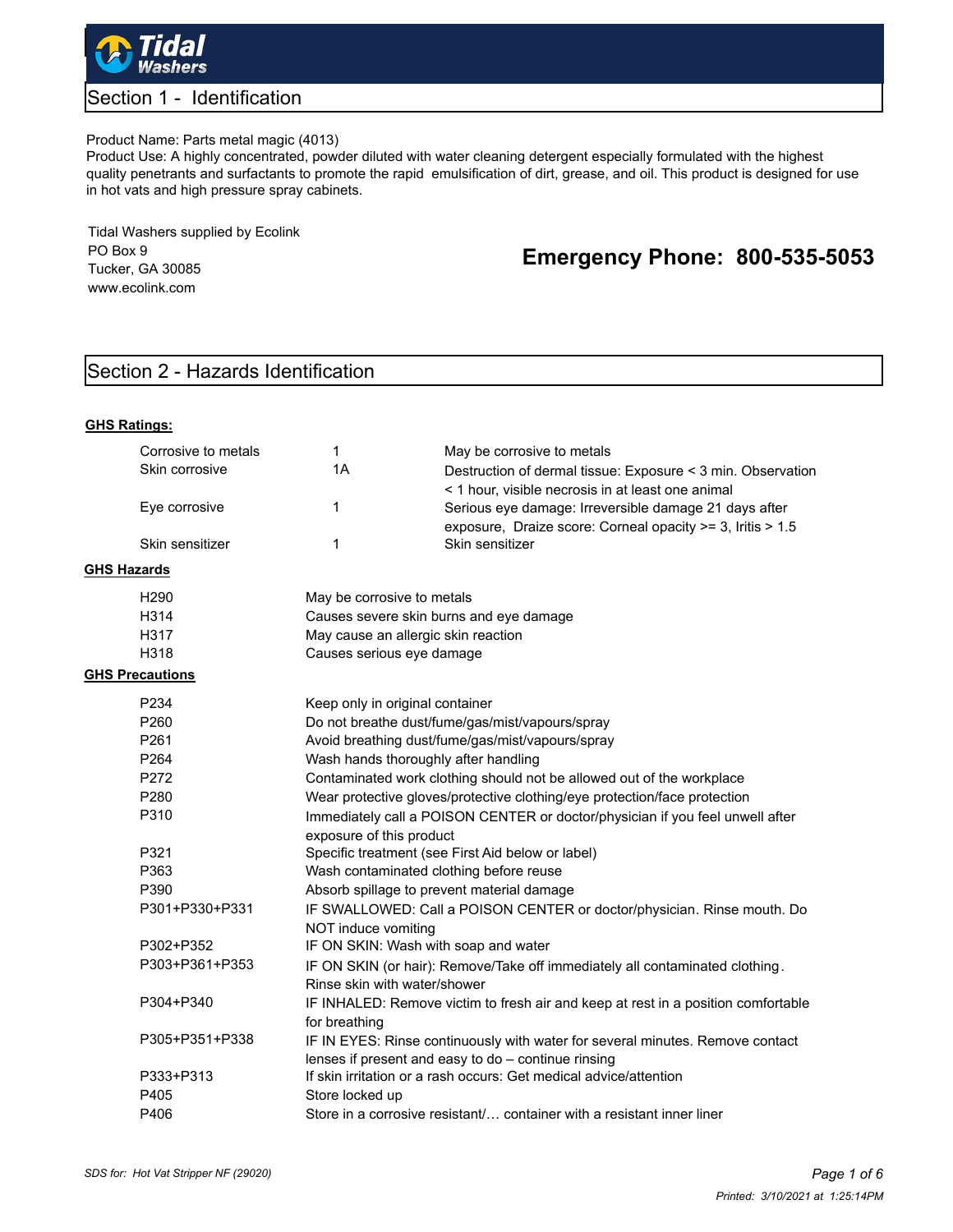### **Signal Word: Danger**



## Section 3 - Composition, Information on Ingredients

| <b>Chemical Name</b>                  | <b>CAS number</b> | <b>Weight Concentration %</b> |
|---------------------------------------|-------------------|-------------------------------|
| Calcined soda                         | 497-19-8          | 20.00% - 30.00%               |
| Disodium oxosilanediolate             | 6834-92-0         | 20.00% - 30.00%               |
| Triphosphoric acid, sodium salt (1:5) | 7758-29-4         | $10.00\% - 20.00\%$           |
| Sodium lauryl benzene sulfonate       | 25155-30-0        | $1.00\% - 5.00\%$             |
| 2-butoxyethanol                       | 111-76-2          | $1.00\% - 5.00\%$             |

### Section 4 - First Aid Measures

**INHALATION:** If inhalation of mists, vapors, or spray occurs and adverse effects result, remove to uncontaminated area. Evaluate ABC's (is Airway constricted, is Breathing occurring, and is blood Circulating) and treat symptomatically. GET MEDICAL ATTENTION IMMEDIATELY. There is no specific antidote, treat symptomatically.

**EYE CONTACT:** Immediately flush contaminated eyes with a directed stream of water for as long as possible. Remove contact lenses, if present and easy to do. Continue rinsing. GET MEDICAL ATTENTION IMMEDIATELY. Washing eyes within several seconds is essential to achieve maximum effectiveness .

**SKIN CONTACT:** Immediately flush contaminated areas with water. Remove contaminated clothing, jewelry, and shoes immediately. Wash contaminated areas with large amounts of water.

GET MEDICAL ATTENTION IMMEDIATELY. Thoroughly clean and dry contaminated clothing before reuse. Discard contaminated leather goods.

**INGESTION:** If swallowed, do not induce vomiting. For definite or probable ingestion, do not administer oral fluids. If vomiting occurs spontaneously, keep airway clear. Monitor airway. Volume resuscitation (IV fluids) and circulatory support (CPR) may be required. Never give anything by mouth to an unconscious or convulsive person. GET MEDICAL ATTENTION IMMEDIATELY.

**Notes to Physician:** Medical observation and assessment is recommended for all ingestions, all eye exposures, and symptomatic inhalation and dermal exposures. For symptomatic ingestion, do not administer oral fluids and consider investigation by endoscopy, X-ray, or CT scan. Esophageal perforation, airway compromise, hypotension, and shock are possible. For prolonged exposures and significant exposures, consider delayed injury to exposed tissues. There is no antidote. Treatment is supportive care. Follow normal parameters for airway, breathing, and circulation. Surgical intervention may be required.

### Section 5 - Fire Fighting Measures

Flash Point: N/A LEL: 1.00 UEL: **Fire Hazard:** Negligible fire hazard.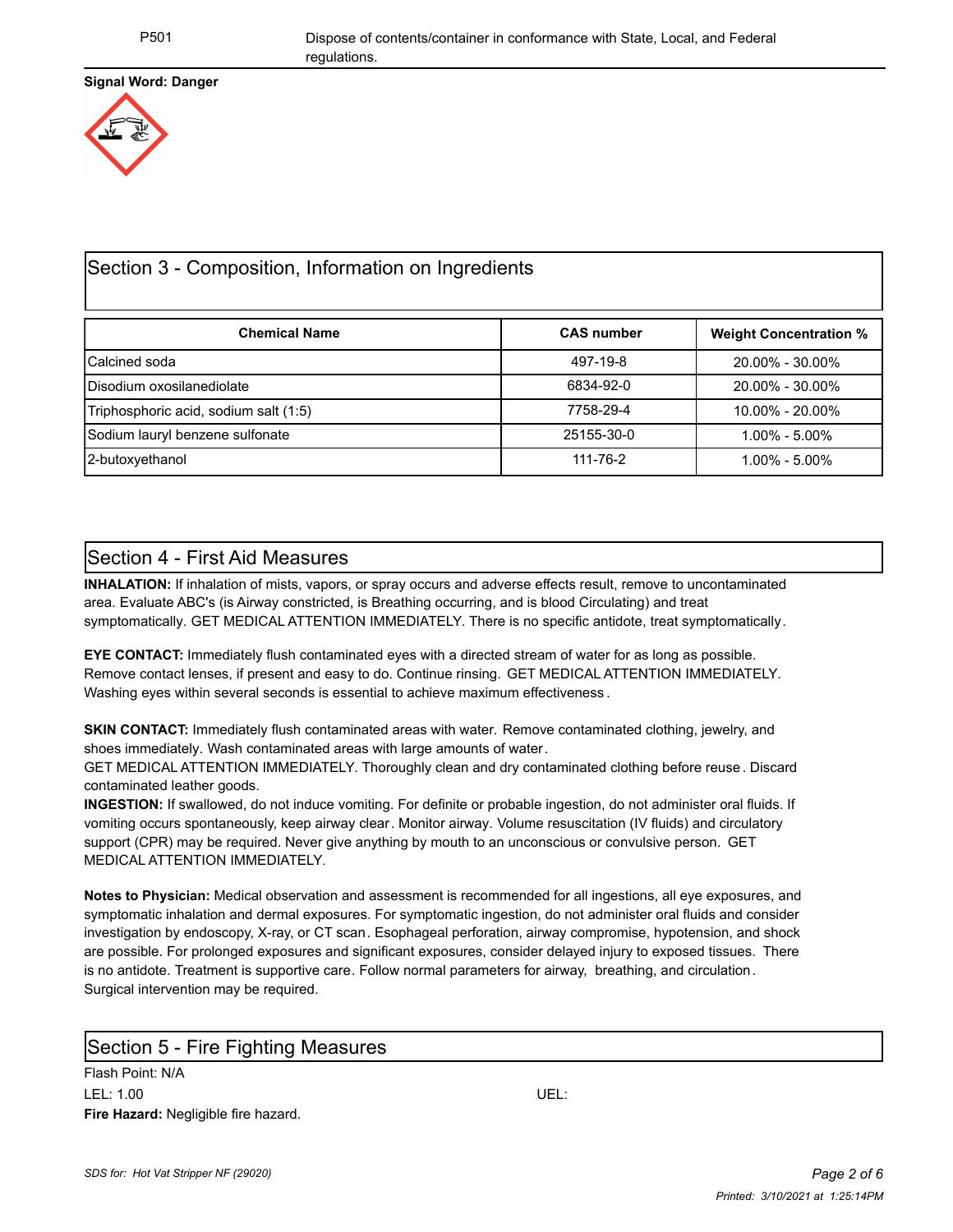**Sensitivity to Mechanical Impact:** Not sensitive. **Sensitivity to Static Discharge:** Not sensitive. **GHS:Physical Hazards:** - Corrosive to Metals

Hazardous Decomposition:

None Known

**Fire Fighting:** Move container from fire area if it can be done without risk. Cool containers with water. Avoid contact with skin.Do not apply water directly on this product. Heat is generated when mixed with water. Wear NIOSH approved positive-pressure self-contained breathing apparatus operated in pressure demand mode.

## Section 6 - Accidental Release Measures

**Personal Precautions:** Do not get in eyes, on skin or on clothing. Avoid breathing mist, vapor, or spray. Do not ingest. Wear appropriate personal protective equipment recommended in Section 8 of the SDS. **Methods and Materials for Containment and Cleaning Up:** In case of spill or leak, stop the leak as soon as possible, if safe to do so. Completely contain spilled materials with dikes, sandbags, etc. Shovel dry material into suitable container. Liquid material may be removed with a vacuum truck. Remaining material may be diluted with water and neutralized with dilute acid, then absorbed and collected. Flush spill area with water, if appropriate. **Environmental Precautions:** Keep out of water supplies and sewers. Do not flush into surface water or sanitary sewer system. This material is alkaline and may raise the pH of surface waters with low buffering capacity . Releases should be reported, if required, to appropriate agencies.

# Section 7 - Handling & Storage

**Handling Procedures:** Avoid breathing vapor or mist. Do not get in eyes, on skin, or on clothing. Wash thoroughly after handling. Do not ingest. Do not eat, drink or smoke in areas where this material is used. Wear personal protective equipment as described in Exposure Controls/Personal Protection (Section 8) of the SDS. NEVER add water to product. When

mixing, slowly add to water to minimize heat generation and spattering.

**Storage Conditions:** Store and handle in accordance with all current regulations and standards. Keep container tightly closed and properly labeled. Do not store in aluminum container or use aluminum fittings or transfer lines, as flammable hydrogen gas may be generated. Keep separated from incompatible substances (see Section 10 of SDS).

| Section 8 - Exposure Controls/Personal Protection     |                                                                                                            |                              |                              |  |  |  |
|-------------------------------------------------------|------------------------------------------------------------------------------------------------------------|------------------------------|------------------------------|--|--|--|
| <b>Chemical Name / CAS No.</b>                        | <b>OSHA Exposure Limits</b>                                                                                | <b>ACGIH Exposure Limits</b> | <b>Other Exposure Limits</b> |  |  |  |
| Calcined soda<br>497-19-8                             | Not Established                                                                                            | Not Established              | Not Established              |  |  |  |
| Disodium oxosilanediolate<br>6834-92-0                | Not Established                                                                                            | Not Established              | Not Established              |  |  |  |
| Triphosphoric acid, sodium<br>salt (1:5)<br>7758-29-4 | TWA 15mg/m3 total dust<br>TWA 5mg/m3 respirable dust<br>as Particulates not otherwise<br>classified (PNOC) | Not Established              | Not Established              |  |  |  |
| Sodium lauryl benzene<br>sulfonate<br>25155-30-0      | Not Established                                                                                            | Not Established              | Not Established              |  |  |  |
| 2-butoxyethanol<br>111-76-2                           | OSHA Z-1 TWA:240 mg/m3<br>OSHA Z-1 TWA Absorbed via<br><b>Skin</b>                                         | TWA 20ppm<br>PE: 50 ppm      | Not Established              |  |  |  |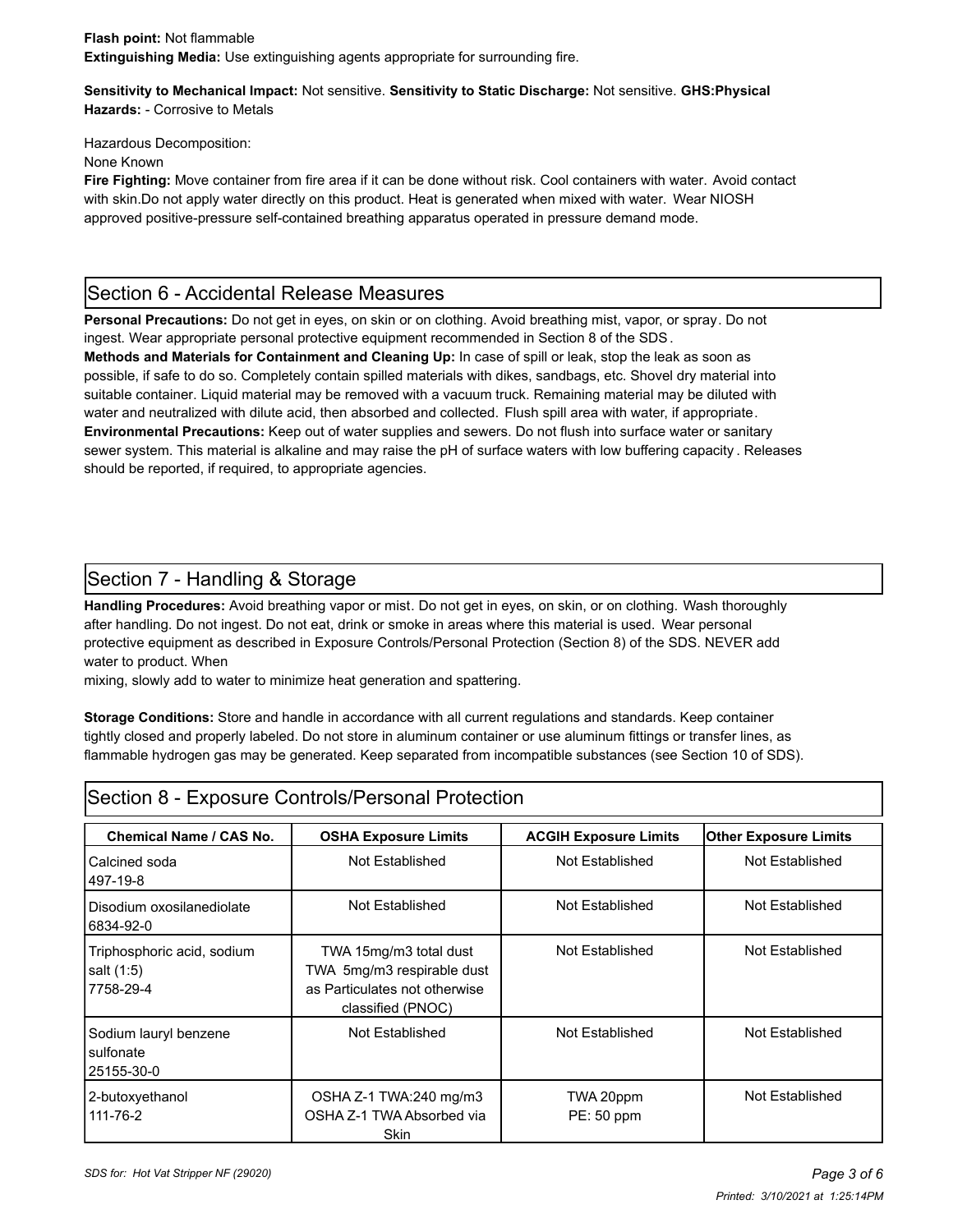#### **ENGINEERING CONTROLS:**

Provide local exhaust ventilation where dust or mist may be generated. Ensure compliance with applicable exposure limits.

**Respiratory Protection:** An approved respirator with N95 (dust, fume, mist) cartridges may be permissible under certain circumstances where airborne concentrations are expected to exceed exposure limits, or when symptoms have been observed that are indicative of overexposure. If eye irritation occurs, a full face style mask should be used. A respiratory protection program that meets applicable regulatory requirements must be followed whenever workplace conditions

warrant use of a respirator.

### PERSONAL PROTECTIVE EQUIPMENT:

Eye Protection: Wear chemical safety goggles with a faceshield to protect against eye and skin contact when appropriate. Provide an emergency eye wash fountain and quick drench shower in the immediate work area. Skin and Body Protection: Wear chemical resistant clothing and rubber boots when potential for contact with the material exists. Contaminated clothing should be removed, then discarded or laundered. Hand Protection: Wear appropriate chemical resistant gloves

Protective Material Types: Natural rubber, Neoprene, Nitrile, Polyvinyl chloride (PVC), Tyvek, Tychem .

Respiratory Protection: A NIOSH approved respirator with N95 (dust, fume, mist) cartridges may be permissible under certain circumstances where airborne concentrations are expected to exceed exposure limits, or when symptoms have been observed that are indicative of overexposure. If eye irritation occurs, a full face style mask should be used. A respiratory protection program that meets 29 CFR 1910.134 must be followed whenever workplace conditions warrant use of a respirator.

**HYGIENE MEASURES:** Handle in accordance with good industrial hygiene and safety practices. Wash hands and affected skin immediately after handling, before breaks, and at the end of the workday . When using do not eat or drink. When using do not smoke.

### Section 9 - Physical & Chemical Properties

**Appearance** Powder **Constanting Constanting Constanting Constanting Constanting Constanting Constanting Constanting Constanting Constanting Constanting Constanting Constanting Constanting Constanting Constanting Constanti Color** White

### Section 10 - Stability & Reactivity

**Reactivity/ Stability:** Stable at normal temperatures and pressures.

**Conditions to Avoid:** Mixing with acid, or incompatible materials may cause splattering and release of large amounts of heat. Will react with some metals forming flammable hydrogen gas. Carbon monoxide gas may form upon contact with reducing sugars, food and beverage products in enclosed spaces.

#### STABLE

#### **Incompatibilities:**

Strong Oxidzing agents, Strong Acids

#### **Reactivity**

Corrosive action on metals. Reacts with reducing agents. Reacts with alkali (lyes). Reacts with organic substances. Ammonia (NH3), fluorine, sulfur trioxide (SO3), phosphorus pentoxide (P2O5). Chemical stability No decomposition if used and stored according to specifications.Possibility of hazardous reactions. Reacts with metals forming hydrogen.

Reacts with alkali (lyes). Conditions to avoid To avoid thermal decomposition do not overheat.

Incompatible materials: Alkalis, Metals, Organic materials.

None Known

#### **Hazardous Decomposition:**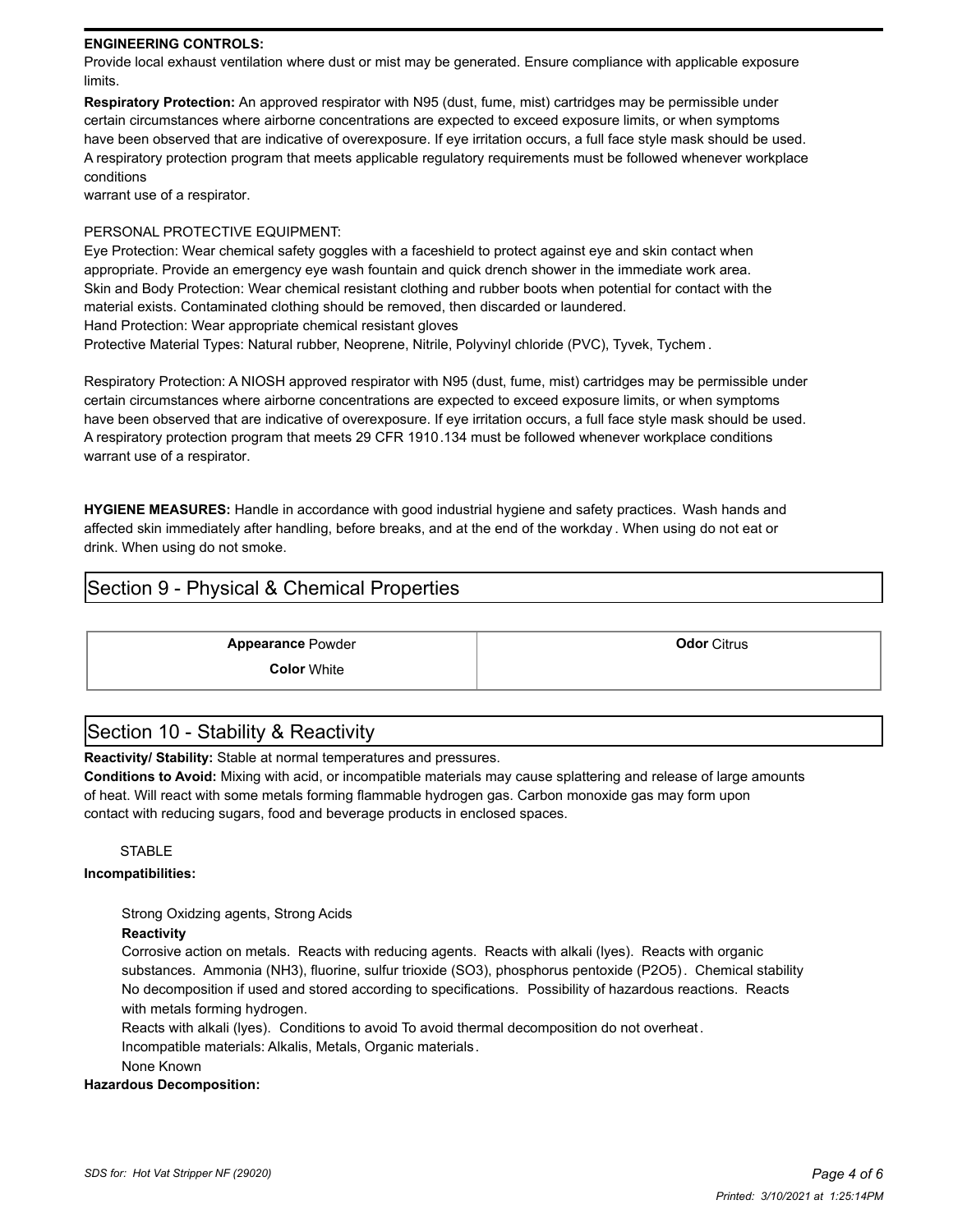No specific data. Hazardous decomposition products: Decomposition products depend upon temperature, air supply and the presence of other materials. Decomposition products can include and are not limited to: Aldehydes . Ketones. Organic acids. None Known Oxides of Sodium, Oxides of Phosphorus Hazardous polymerization will occur.

### Section 11 - Toxicological Information

#### **Mixture Toxicity**

Oral Toxicity LD50: 2,158mg/kg Inhalation Toxicity LC50: 220mg/L

### **ACUTE TOXICITY:**

The severity of the tissue damage is a function of its concentration, the length of tissue contact time, and local tissue conditions. After exposure there may be a time delay before irritation and other effects occur . This material is a strong irritant and is corrosive to the skin, eyes, and mucous membranes. This material may cause severe burns and permanent damage to any tissue with which it comes into contact. Inhalation will cause severe irritation, possible burns with pulmonary edema, which may lead to pneumonitis. Skin contact with this material may cause severe irritation and corrosion of tissue. Repeated exposure may cause dermatitis. Eye contact can cause severe irritation, corrosion with possible corneal damage and blindness. Ingestion may cause irritation, corrosion/ulceration, nausea, and vomiting.

**CARCINOGENICITY:** This product is not classified as a carcinogen by NTP, IARC or OSHA.

CAS Number Description % Weight Carcinogen Rating Section 12 - Ecological Information **ECOTOXICITY DATA: Aquatic Toxicity:** This material has exhibited moderate toxicity to aquatic organisms. Data provided are for sodium hydroxide. **Fish Toxicity:** LC50 Brook trout: 25 ppm/ 24 hr LC50 King salmon: 48 ppm **Invertebrate Toxicity:** LC50 Daphnia magna: 100 ppm LC50 Shrimp: 33 - 100 ppm/48 hr LC50 Cockle: 330 - 1000 ppm/48 hr **FATE AND TRANSPORT: BIODEGRADATION:** No information available **PERSISTENCE:** Soluble in water, persistence is unlikely based on information available . **BIOCONCENTRATION:** This material is not expected to bioconcentrate in oganisms. **ADDITIONAL ECOLOGICAL INFORMATION:** This material has exhibited slight toxicity to terrestrial organisms. **Component Ecotoxicity**

Section 13 - Disposal Considerations

**Waste from material:** Reuse or reprocess, if possible. Dispose in accordance with all applicable regulations. May be subject to disposal regulations: U.S. EPA 40 CFR 261. Hazardous Waste Number(s): D002.

### Section 14 - Transportation Information